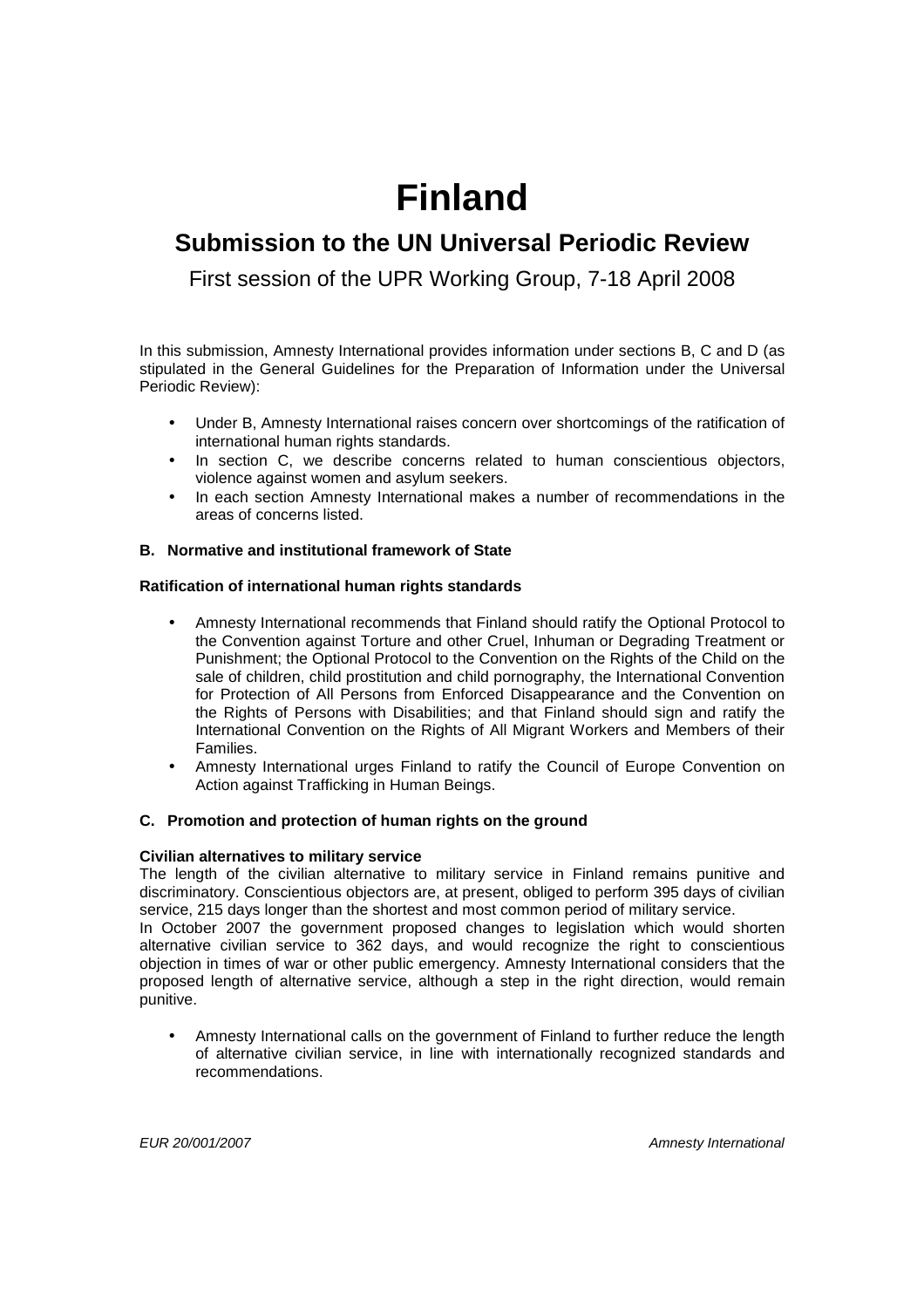As of the end of 2006 Amnesty International considered 11 imprisoned conscientious objectors to military service to be prisoners of conscience. Most were serving sentences of 197 days for refusing to perform alternative civilian service.

• Amnesty International calls on the government of Finland to release, immediately and unconditionally, all prisoners of conscience.

#### **Action to prevent violence against women**

As of November 2007 the government of Finland had still not created a National Action Plan on preventing violence against women.

• Amnesty International recommends that Finland should create such a National Action Plan without further delay.

#### **Asylum-determination procedures**

Accelerated asylum-determination procedures under the Aliens Act allow too short a time for claims to be considered thoroughly. The procedures do not allow asylum-seekers to exhaust all avenues of appeal, and allow expulsion whilst appeals were still pending.

Amnesty International notes concerns expressed about these non-suspensive appeals procedures by the European Commission against Racism and Intolerance (ECRI), a body of the Council of Europe, in its Third report on Finland, published in May 2007<sup>1</sup>.

• Amnesty International calls on the government of Finland to reform asylumdetermination procedures to ensure that no asylum-seeker can be expelled from the country until a final determination is made of their application for asylum, including of any appeals against initial refusals.

 $\overline{a}$  $1$  ECRI: Third report on Finland, adopted on 15 December 2006, CRI(2007)23, para. 46.